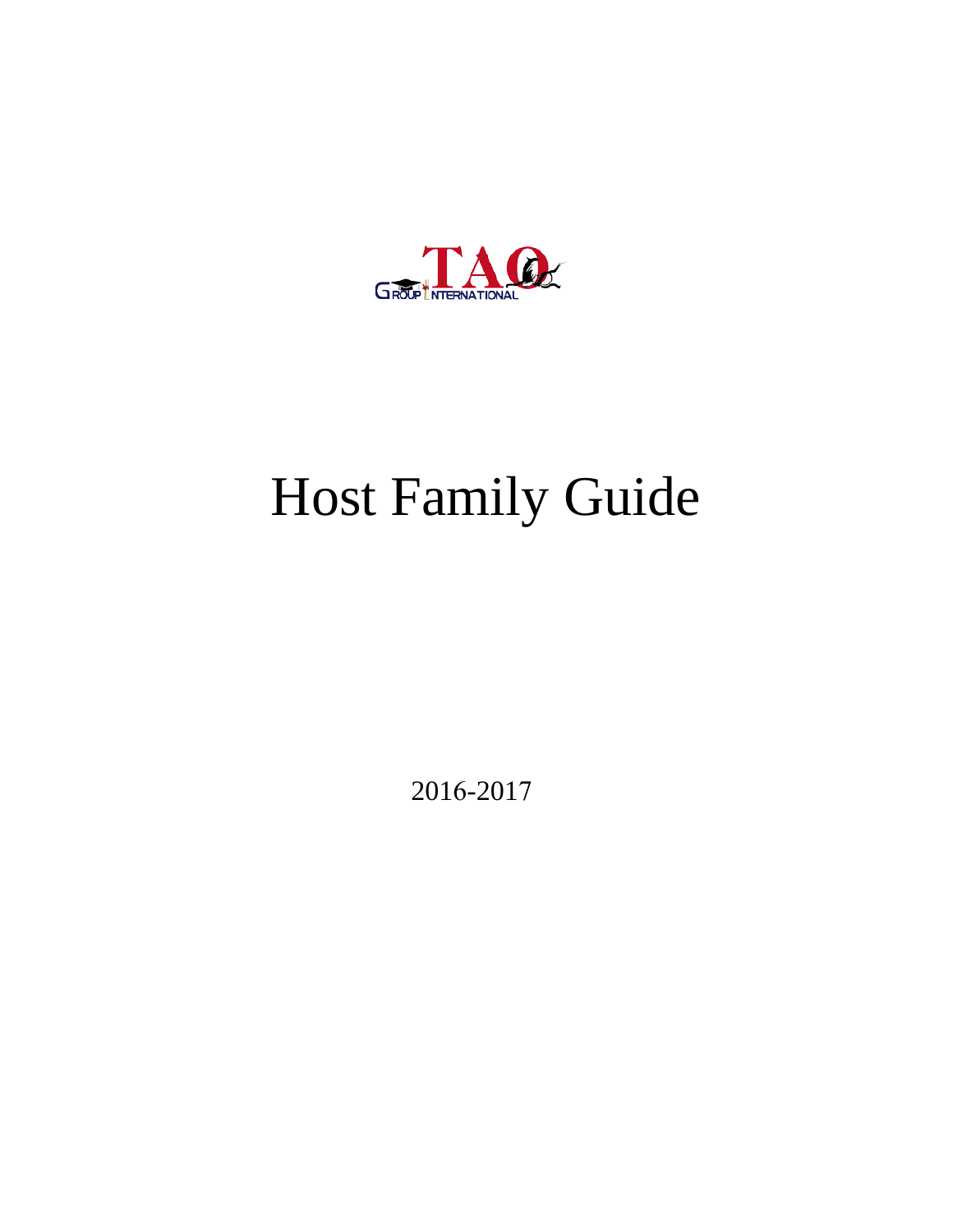

As a host family, you provide much more than meals and a bed. We know that families in every society are the primary "culture carriers." By participating in family life—daily routines, holidays, and chores— TAO's international students gain a true understanding of the elements that make up American culture.

Our Host Family Services is more than simply a program; the ingredients of the experience turn contact between cultures into rare and lasting bonds between people and families.

While we hope this handbook will be a valuable tool for you and your family, the most important thing to remember is that you are never alone as a TAO's Host Family. The hallmark of our programs is that we stand behind our international students and our host families. Whether by way of local Host Family Coordinators or our staff at TAO Group International, we provide a "safety net" to ensure that your experience with us is a valuable one. This safety net has been put into place because we at TAO understand that we are working with unique individuals, all with distinct personalities. There is no single formula for success. We accept that every placement we make may or may not be the right match. While the vast majority of our placements are successful, one of the strengths of TAO is its ability to recognize that sometimes a placement simply does not work. Without assessing blame or guilt, right or wrong, TAO staff will act quickly to ensure that your family and the our international students leave the experience feeling satisfied with each other's efforts and supported by us.

We wish you well as your family embarks on this challenging, stimulating, and meaningful adventure. We hope it will be an experience in international kinship and understanding for your family as it has been for so many others. Call us at any time because we are here for you.

Thank you, good luck, and our very best wishes to you.

Paul Chang Director of Operations TAO Group International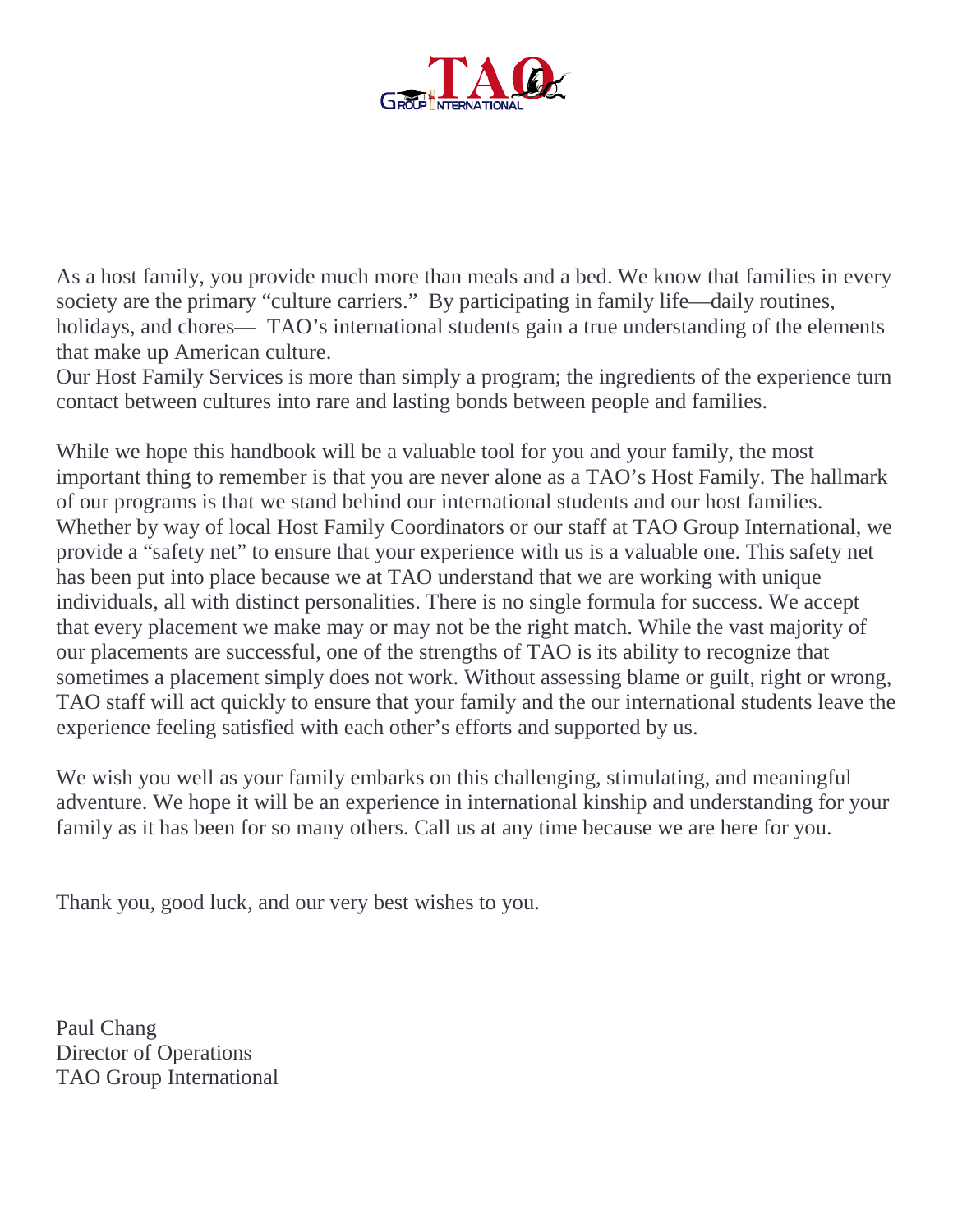

#### **Rewards of Being a Host Family**

Serving as a host family for an international student can be a very rewarding experience. It is like having a real world cultural experience in the midst of your family. Receiving an international student provides an opportunity to experience firsthand international culture without leaving home---exploring new customs, food, and perspectives.

#### **Host Family Criteria**

**Age.** Our preference is to place international students with families that already have schoolage children or have raised school-age children. Experience in raising a family is a valuable asset in hosting international students.

**Provisions.** A host family must be able to:

- **1.** Welcome the student as a member of the family and encourage the student to participate in all aspects of family life.
- **2.** Make a ten-month commitment to hosting the student.
- **3.** Create a positive cross-cultural experience for the international student.
- **4.** Provide a quiet place for the international student to study.
- **5.** Provide a room with adequate heat, light and ventilation; and a bed, bedding, dresser, closet and desk (if room permits). If the international student is going to be sharing a room with someone, then it must be a child of the same gender and within five years of the student's age.
- **6.** Provide transportation as needed to and from school and school-sponsored activities.
- **7.** Provide the student with access to a bathroom and bathing facilities, including bath linens.
- **8.** Provide the student with access to laundry facilities. Students may need to receive instruction on the procedures and routines relating to the laundry facilities.
- **9.** Most international students will have their own cell phones in which they will make all calls. Decide what is agreeable in your household regarding the amount of calls, length of calls, and time of calls. Discuss long distance calls with the student in terms of bill payment if they use house landline phone. International students may wish to purchase a calling card for long distance calls.
- **10.**Encourage the exchange of ideas and provide the student with exposure to the cultural and social environment.
- **11.**Provide the love and understanding a young person needs to have an enjoyable and successful experience.
- **12.**Ensure the overall well-being of the student staying in the home.
- **13.**International students are required to speak English in your home. It is critical for the student to be fully immersed in English to best help them learn the language and speed up their success in the classroom. Exceptions to this rule may be made by the host parents when the student is speaking on the telephone to family members in their home country.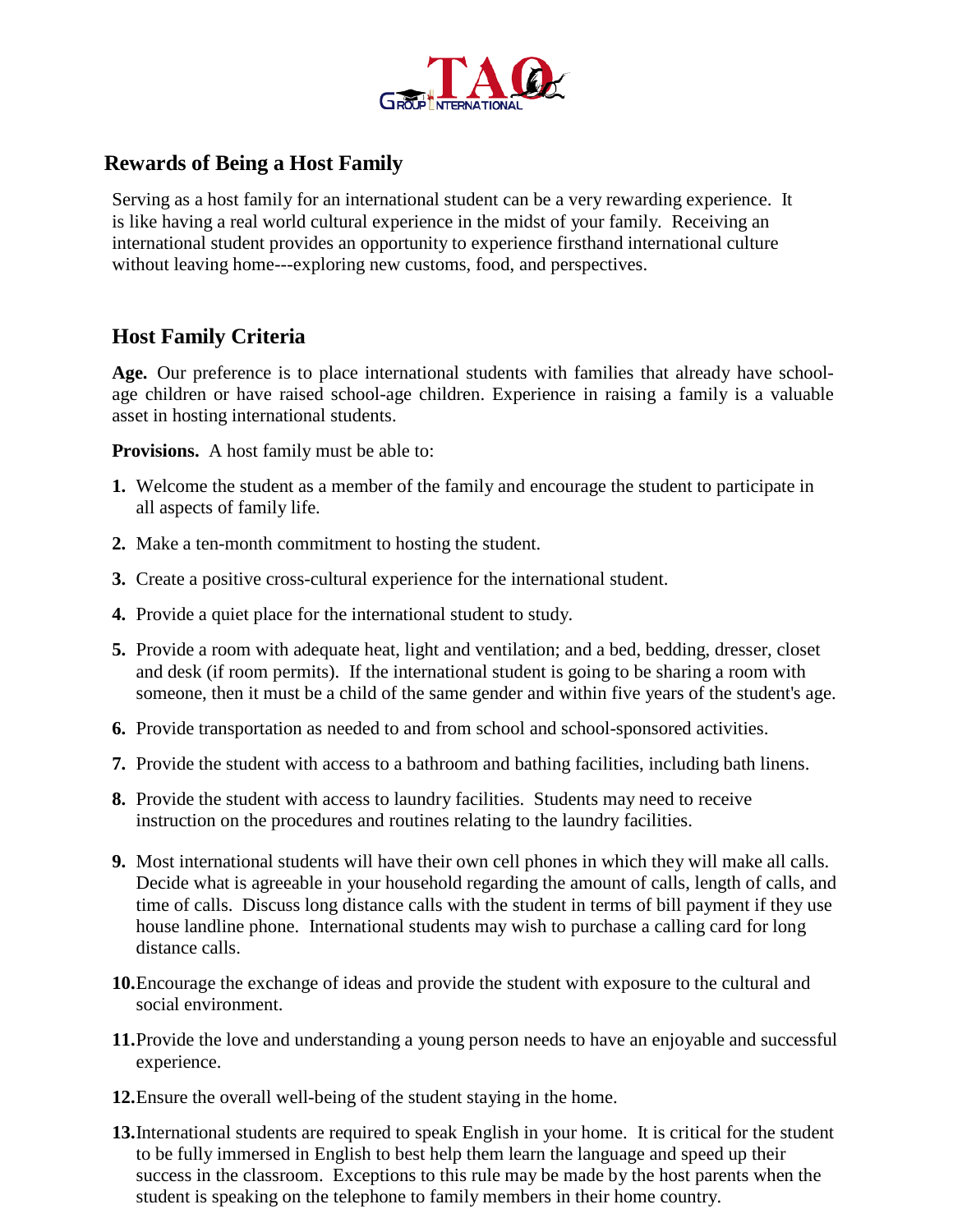

**14.**Offer a language-rich environment for the student by spending time with him or her during the evenings and on the weekends.

#### **Application Process**

It is important to begin the application process as early as possible. The following must be complete before a host family is approved:

**Application.** All host families must complete an application packet.

**Background Check.** Each adult living in the home of the host family will need to provide information for a criminal background check as well as a secondary criminal record check for sexual offense.

**Reference Letters.** Host family applicants are required to provide three letters of reference.

**Home Visit.** A home visit must be scheduled and conducted by the TAO's Host Family Services Director. The purpose of this visit is to verify the accommodations for the student.

Once this process is complete, the TAO's Host Family Services Director will contact the family and let them know whether they have been approved to be a host family.

#### **Matching Families to Students**

Once a family has been approved as a host family, the TAO's Host Family Services Director will match students with families based on a number of variables; for example:

Family's values.

Kinds of activities the family is involved in (sports, arts, intellectual pursuits, etc.)

Type of student requested; for example, quiet or outgoing.

Gender requested.

Hosting does require a period of adjustment for all family members and for the international student. Common interests and values make that adjustment easier.

#### **Preparing Host Families**

Each host family should review this Host Family Guide. This will serve to assist in meeting the needs of the student assigned.

Host families will be required to attend a host family orientation conducted prior to the start of the school term.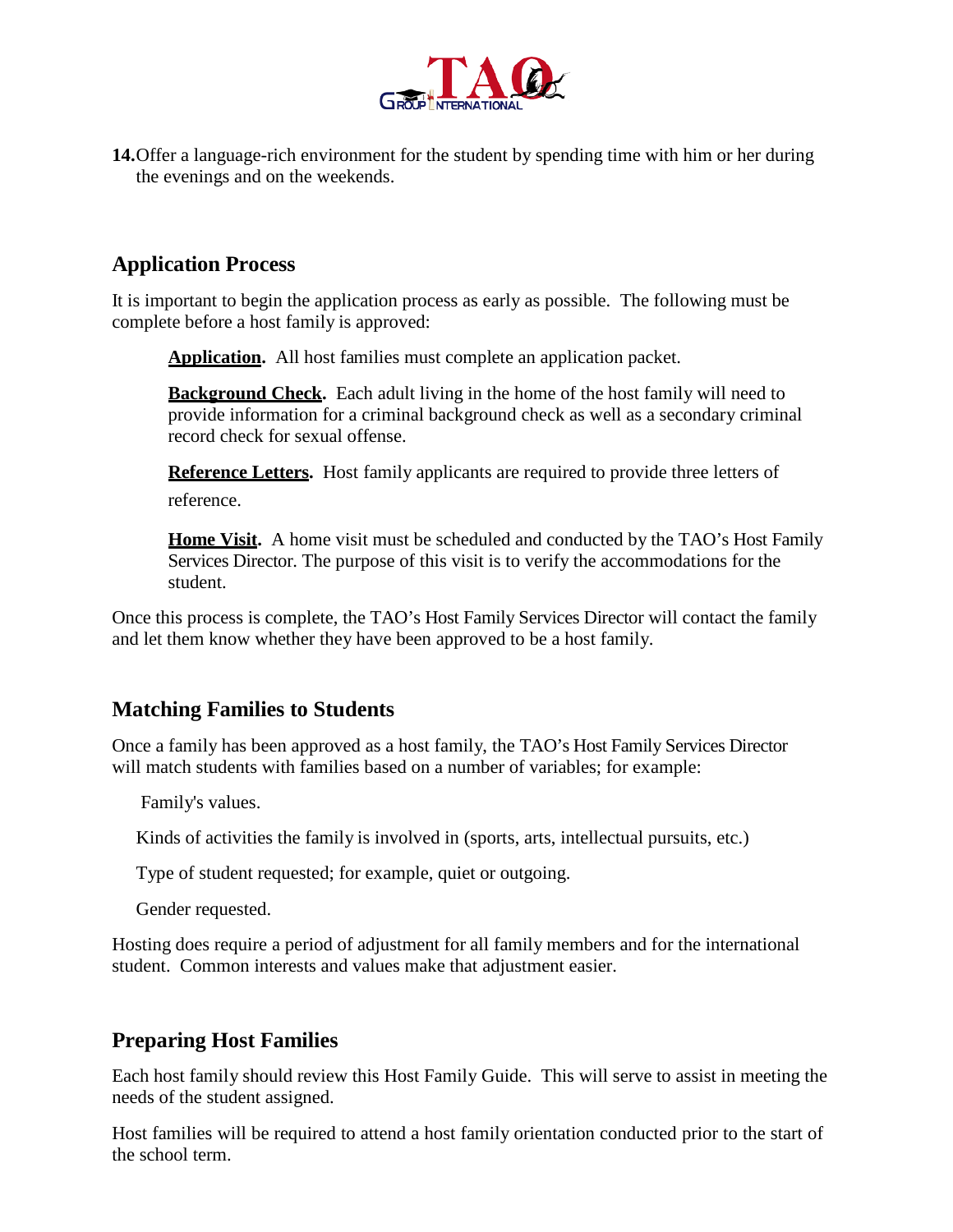

#### **Financial Responsibilities**

One of the primary questions asked by the host family is, "How much does it cost to host an international student?" Hosting an international student should not cause a financial hardship on a host family.

The international student's family will reimburse the host family for costs incurred to host the student. The cost for the entire year will be paid by the student's family to TAO prior to the beginning of the school year. The amount agreed upon will be deposited into an account and a stipend will be forwarded to the host family on a monthly basis.

The stipend is not intended as compensation for the host family's services but rather to offset the expenses incurred by the host family. Any stipend amount which exceeds the total expenses the host family incurs is taxable and is required to be reported to the Internal Revenue Service. It is recommended that host families keep all receipts and other documentation which may be required by the Internal Revenue Service to document an expense incurred as a result of hosting the student.

**Expenses Covered.** The stipend given for hosting the international student is intended to cover the following minimum requirements:

- Two per day or Three meals over the weekends. Snacks should also be provided for the student in the home.
- Transportation to and from school as well as any activities or sporting events.
- Supplies for doing laundry.
- Bedding and linen needs.
- Family outings (e.g., movies, recreational activities, restaurant meals).
- Utilities.
- Transportation to and from the airport.

**Expenses Not Covered.** The stipend given for hosting the international student is not intended to cover the following items:

- Clothing.
- Personal Items.
- Individual outings with friends.
- Personally chosen snacks or treats.
- Any personally chosen purchase.
- Special dietary requirements.
- Toiletries.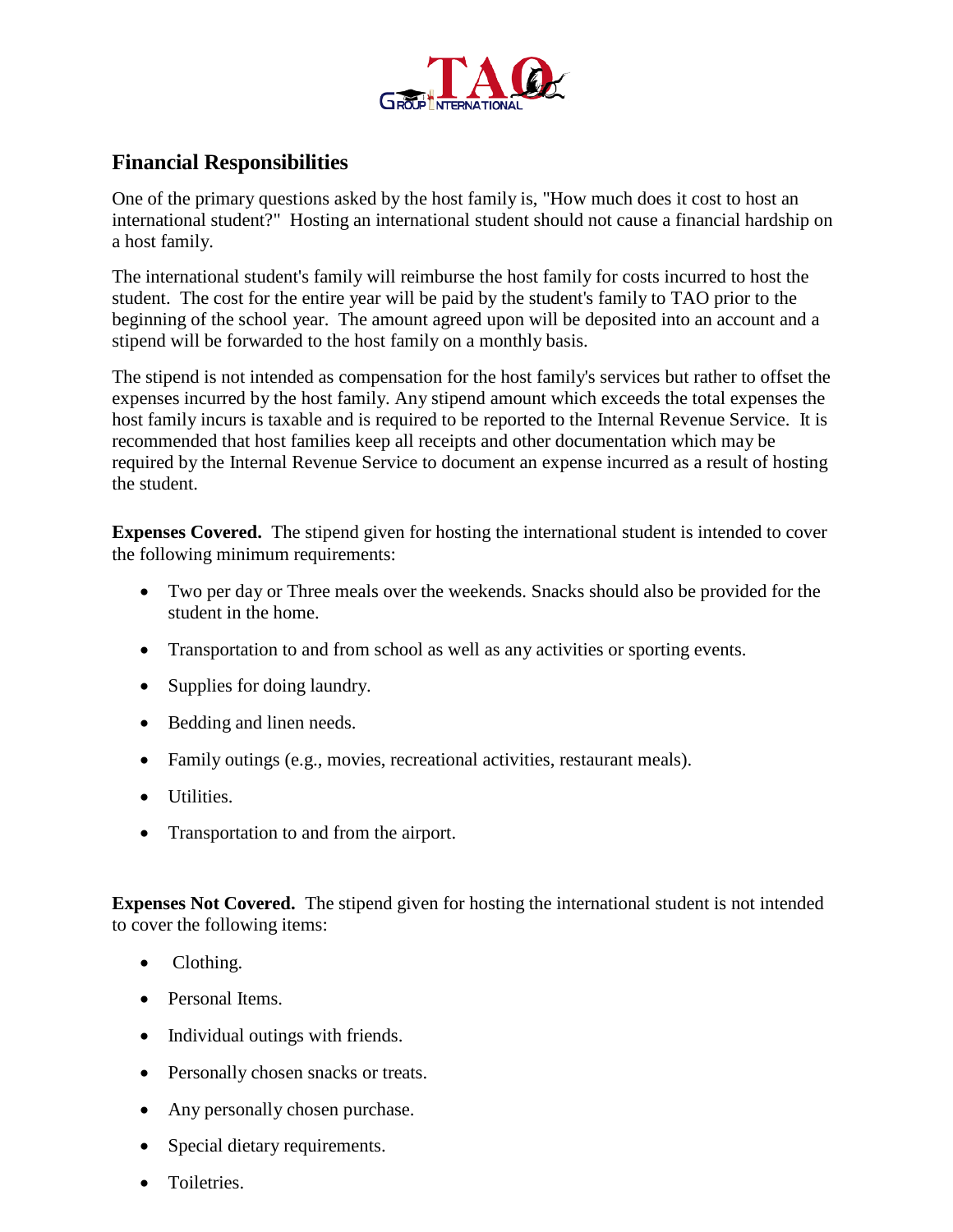

• Transportation not related to going and coming from school; for example, visiting relatives in other cities, going on mission trips.

#### **Medical Expenses**

**Medical Insurance.** Health care for major illnesses or accidents can be extremely expensive in the United States, so health insurance is essential and required for an international student to be enrolled.

1. Although host families will need to accompany international students to the doctor's office, they are not responsible for medical expenses.

2. The international student's natural parents must provide health insurance coverage. The international student needs to show the school their insurance card, and a copy of the card should be made and kept by the host family.

**Health Needs.** Host families are expected to take care of the health needs of their student. Treating health issues of the international student in the same manner as one would treat a member of their immediate family is the best approach.

**Medical Treatments.** Medical treatments (excluding eye examinations, treatment for preexisting conditions, dental care, and routine physical examinations) are covered to the extent of each individual policy

**Medical Expenses.** In the event medical expenses are not covered by insurance, the student or natural parents are required to make payment. Except in the case of emergencies, the international student's parents should be advised of treatment and costs, and confirmation should be received that they agree to the payment of such costs **before** medical treatment is given.

**Claim Forms.** In the event there is a medical need, the host family should take the responsibility for completing insurance claim forms. In some cases, medical providers may require payment at the time of treatment. The international student should be able to pay this charge with their credit card (recommended for all international students).

## **First Impressions**

It is important to remember that international students and host family members each have their own language, beliefs, attitudes and customs. To a large extent the impressions that each makes on the other will be as a result of the impressions and relationships established while living together as a family under one roof.

The experience of living with another family or having an additional member in the family provides invaluable insights and involves changes, questioning and frustration. In order for this to be a valuable experience for both parties there must be openness, sensitivity and respect. There must be a willingness to sit down and discuss expectations, misunderstandings, and problems when they arise. Both parties will have excellent opportunities for growth.

Many international students come from families in which the student's sole responsibility is to concentrate on academics and music or other specialized studies. These students may not be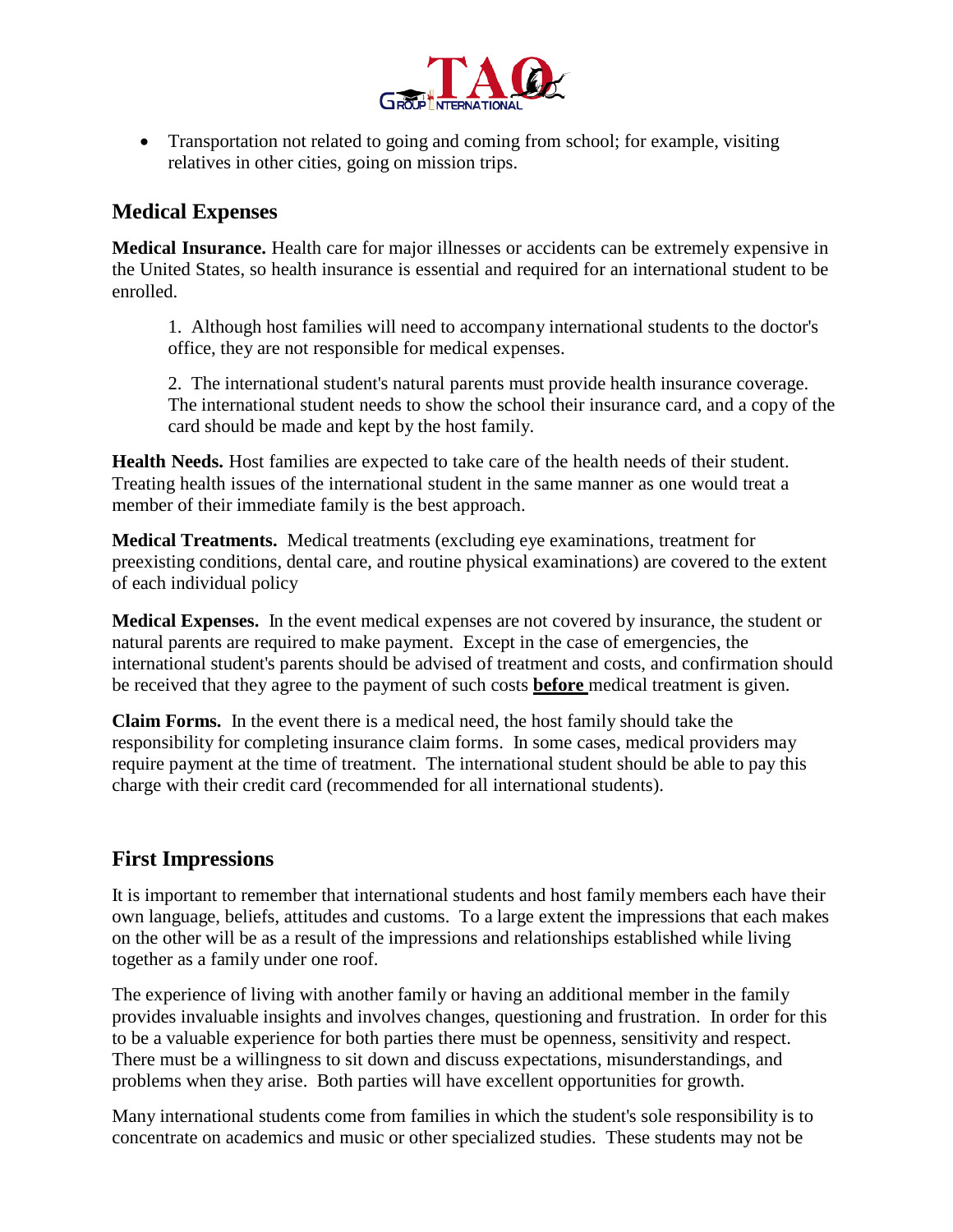

accustomed to removing dishes from the table following a meal, loading the dishwasher, doing laundry, etc. As a result, the host family may need to patiently guide the student in the day-today responsibilities which are a part of your family's routine.

**Before Arrival.** Communicating with the assigned international student either in writing or by email will lower the anxiety of leaving a safe and secure home environment and entering into one that is virtually unknown. This is only our suggestion not a requirement.

**Send a detailed letter.** Within five days of the initial notification of the selected student's acceptance, send a letter to the student

Here are some suggestions for topics and details that the letter should address:

- Introduce each of your family members. Include a family picture(s).
- Elaborate on what the student should expect academically and socially.
- Request a travel itinerary. Recommend that the student arrive before registration day or a minimum of one week (or more) prior to the first day of school. This allows the student to recover from traveling to adjust to his or her new environment and to take care of school-related issues well before the first day of school.
- Let the student know of some fun things that you have planned to do with them when they arrive.
- Describe local climate. Be specific about the weather the student will encounter. Stress the need to bring both summer and winter clothing.
- Ask the student to assemble questions he or she and family members may have, and mail or e-mail those to you as soon as possible.
- Identify the date and time you will place an international call (or Skype) to the student to answer their questions. Pay careful attention to calculate the time the call will be received in that country.

After you have composed this letter, send a copy of it to the TAO's Host Family Services Director to be retained in the student's file.

**Telephone Call.** You may wish to follow your initial letter with and international telephone call to the student and their family.

• The date and time of the call should be clearly defined in your first letter. Placing the call may take several attempts.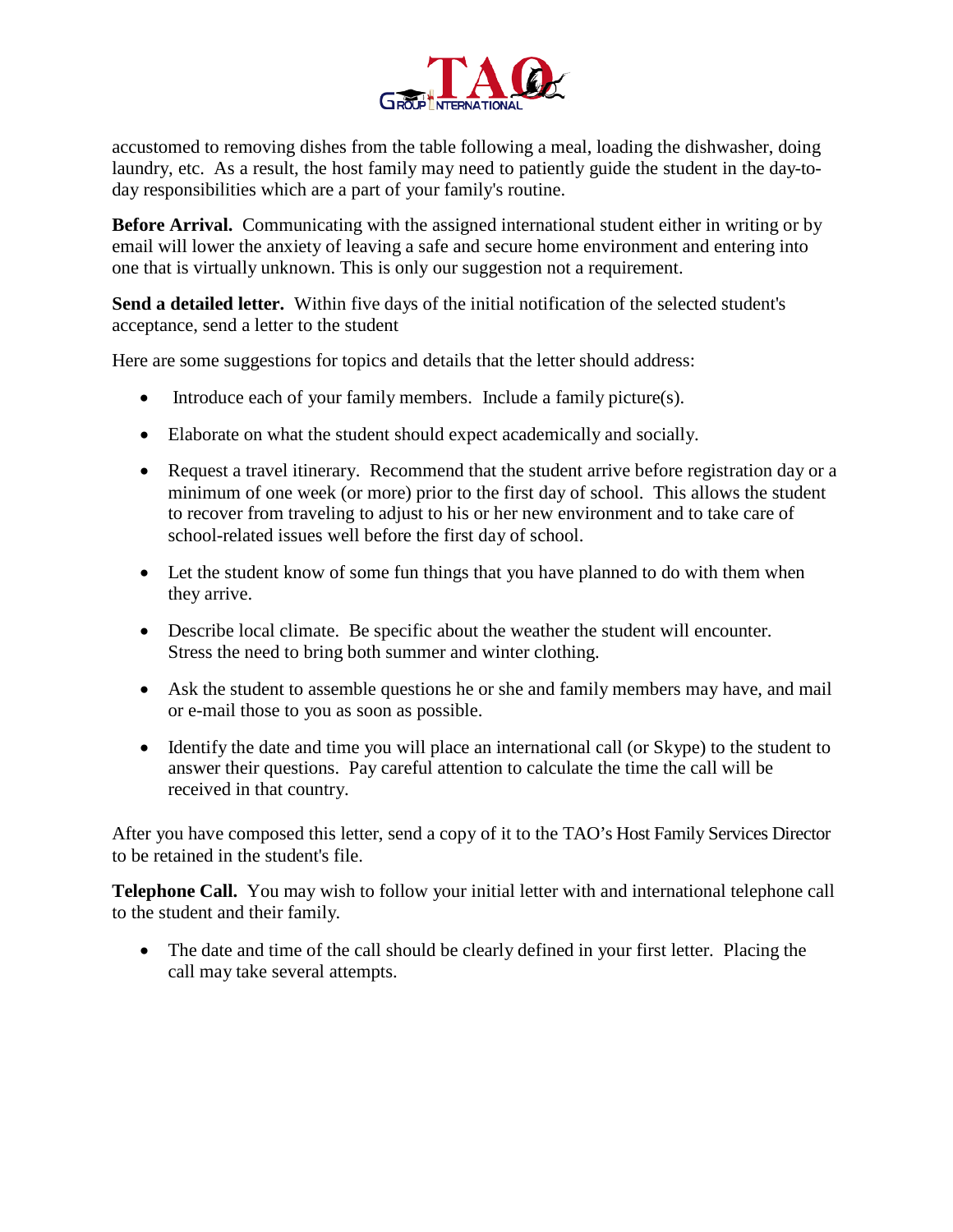

- The call will give you an opportunity to answer any questions the student and their family may have, and the international student's family considers this call to be very special.
- Speak with the parents if possible; however, many parents of international students do not speak English. This raises their comfort level and begins to develop bonds of friendship.
- Extend an open invitation for them to visit their son or daughter while in the country. In doing so, make certain the parents know if they will be able to stay in your home or will need to plan other accommodations. Or Tao can make all necessary arrangement.

#### **Sleeping Arrangements**

Here, again, your guidance is essential to help your student feel at home. Define clear where the student can put his or her clothes and belongings and make sure that he/she understands how the covers on the bed work! Ensure that the student has adequate blankets/comforters. Show your student how to make the bed. Let the student know at what time you will be in bed and getting up for breakfast. This will facilitate setting up schedules and adapting to your family's routine. Students may be used to different sleeping patterns. It is important that you help them establish routines that are compatible with your family's lifestyle.

#### **THE BATHROOM**

The bathroom is probably the most puzzling room in your house for overseas students. Start with a guided tour and show your student where the extra towels, toilet paper and soap are. Show them how to work the toilet, the shower and the shower curtain or doors. Discuss the length of shower time and keeping excess water to a minimum and that it is not appropriate to wash their laundry in the shower.

Discuss cleanup after bathroom use. Toothpaste, toothbrush, exotic soaps, hair sprays, shampoo and cosmetics are the responsibility of the student.

#### **GETTING AROUND**

Students use public and private transportation to and from the school, as well as for some extracurricular activities after school. Please explain that exact change is needed for the bus and teach them about asking for a transfer and how to use it. Students are encouraged to obtain a bus pass at the beginning of each month. Homestay hosts should show the student how to travel between home and the closest center for shopping and services by taking the bus with the student once or twice

## **LAUNDRY**

Please inform your student about laundry arrangements. Explain where to put laundry and the timetable for washing it as well as specific responsibilities with their own laundry. Some may prefer to do their own laundry. Arrange a schedule that suits everyone.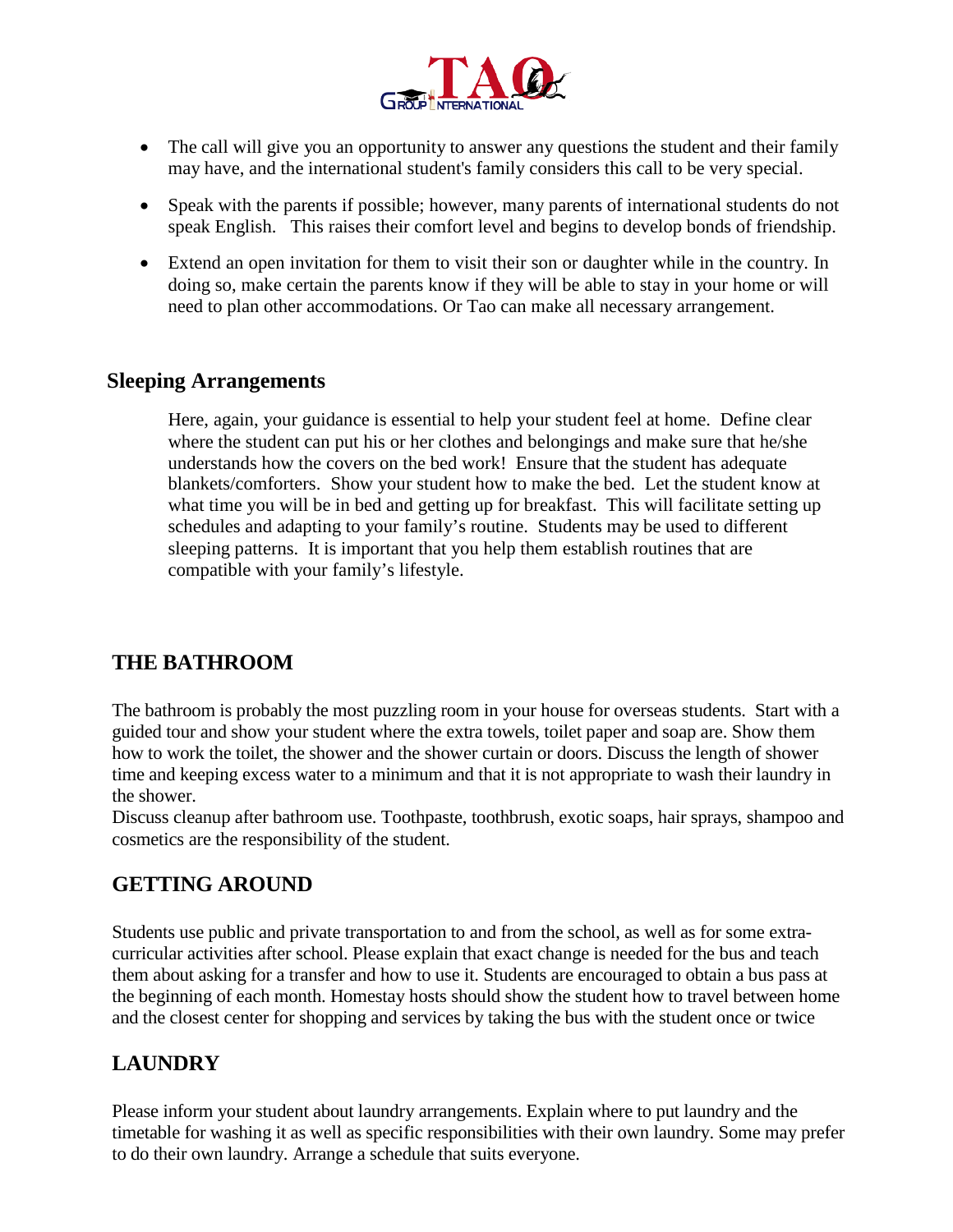

## **ALCOHOL AND DRUGS**

This is an area in which the rules are clear and inflexible. Students are not permitted to purchase, use or have any kind of non-prescription drugs regardless of age. Students over 19 are able to go to clubs/bars and are able to drink. Rules about drinking and smoking in your home are at the host's discretion and should be clearly discussed.

#### **Family Safety and Security**

The safety of the international student is one of the top concerns for the host family. Depending on the country a student comes from, his or her perception of safety and security may be different than that of the host family.

**Curfews.** Host families need to provide for safety and security just as if the student were their own child. It is advised that students not be out by themselves at night. In addition, the students should not be left alone for long periods of times. Host families should provide the student with contact numbers they can use in the event they need assistance. Each student will be provided with the number of the TAO's Host Family Services Director.

**Out of Town.** In a two-parent host family, if one of the parents is to be away from the home overnight, the host family is asked to notify the TAO's Host Family Services Director. If both parents are going to be gone, then it is the responsibility of a host family to make housing arrangements with the director's approval.

## **Family Outings**

Students who are part of a host family expect to participate in family living experiences. Although they have come to study, they also want to learn about American culture and to have rewarding experiences rather than just participate in a travel program.

Most host families enjoy exposing their student to what makes the United States so special. For most students, their only exposure to America has been at international airports. This will be a great opportunity to share in these experiences with your student.

#### **Optional Events.**

Throughout the year the TAO's Host Family Services Director will be coordinating additional events for all of the international students and host families.

#### **Home Visits**

**Overnight Stays at a Friend's House.** Permission to stay overnight at a friend's house is at the discretion of the host family, provided this has been arranged and agreed on by both the host parent(s) and the friends parent(s).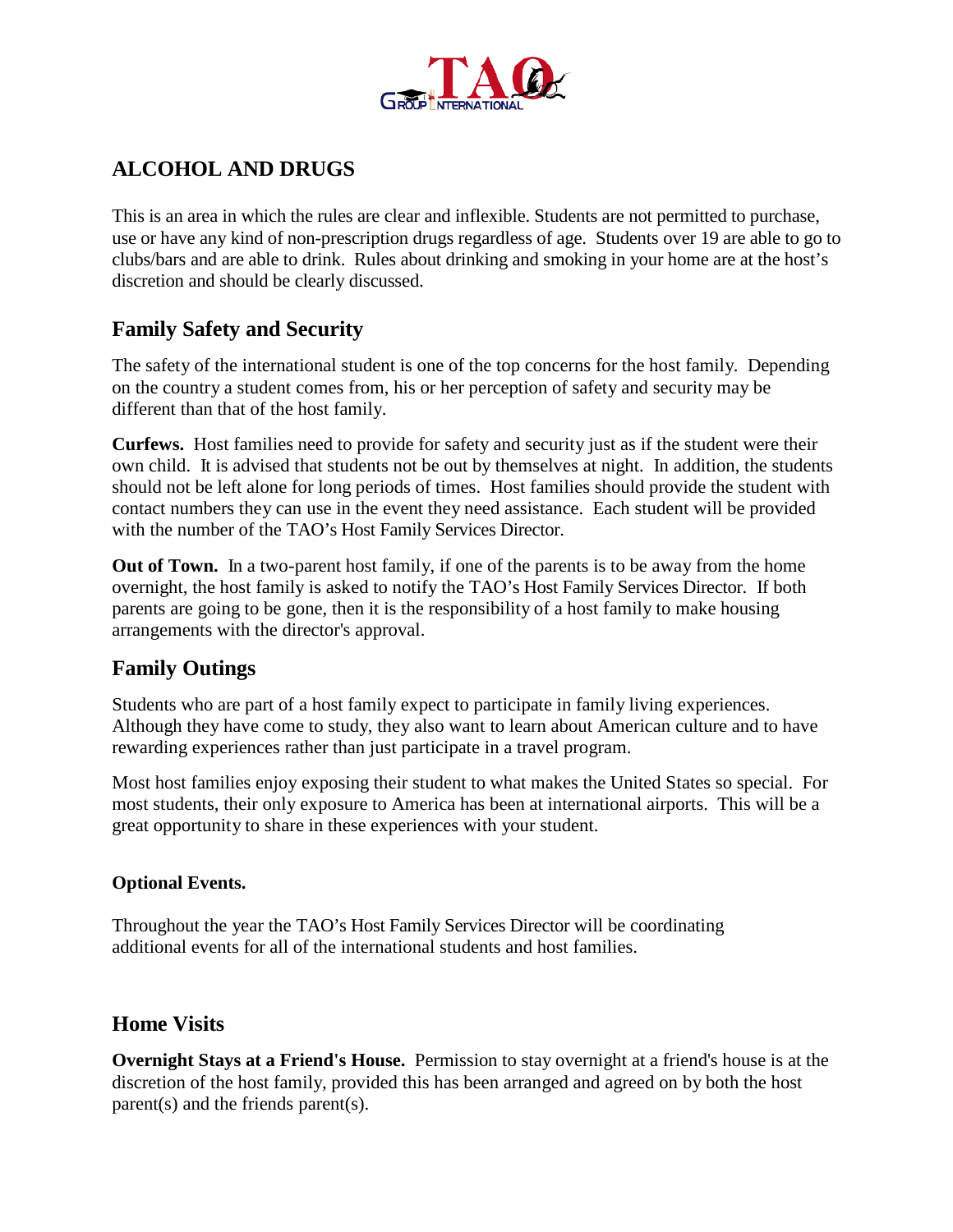

**Relatives and Family.** Relatives and family members who desire to visit with the international student will be expected to provide their own accommodations with regard to meals and a place to stay during their visit.

## **Travel**

Students must ask permission from their host family when opportunities are presented to take a trip.

**Travel with Non-Host Family.** Expect the following:

- Require a written list of details of dates, times, means of travel, those accompanying them and names, contact addresses and phone numbers of where they will be staying.
- Ask them to describe the types of activities in which they will be participating.
- Work with them on outlining costs of the trip and means of paying for these activities. The student is responsible for all costs.
- If there is a question of approval, the host family should discuss the activity with the TAO's Host Family Services Director. Should a student wish to undertake travel on days when school is in session, permission will need to be obtained from the school principal.

#### **Travel with Host Family.**

- Travel with the host family involving a stay of one or two nights (or a long weekend) do not have to be reported to the natural parents or the TAO's Host Family Services Director. Courtesy dictates that it is polite to inform us or the natural parents of this travel.
- Permission from the natural parents and notification to the TAO's Host Family Services Director are needed for travel involving a longer time away from the host family home.
- The host family is expected to pay for the student's costs to the extent they would pay for their own children. The student parents are expected to pay for the air ticket and hotel stay.

## **Cultural Differences**

There will be cultural issues that both the host family and the international student will face. At first, everything is exciting and intriguing and the student is the center of attention. After this initial period, the student's focus shifts to differences rather than similarities. Expect and adjust to these cultural differences.

**Cultural Integration.** Having an understanding of cultural differences before a student arrives is the first step. Consider the following suggestions:

• Attend the Host Family orientation workshop.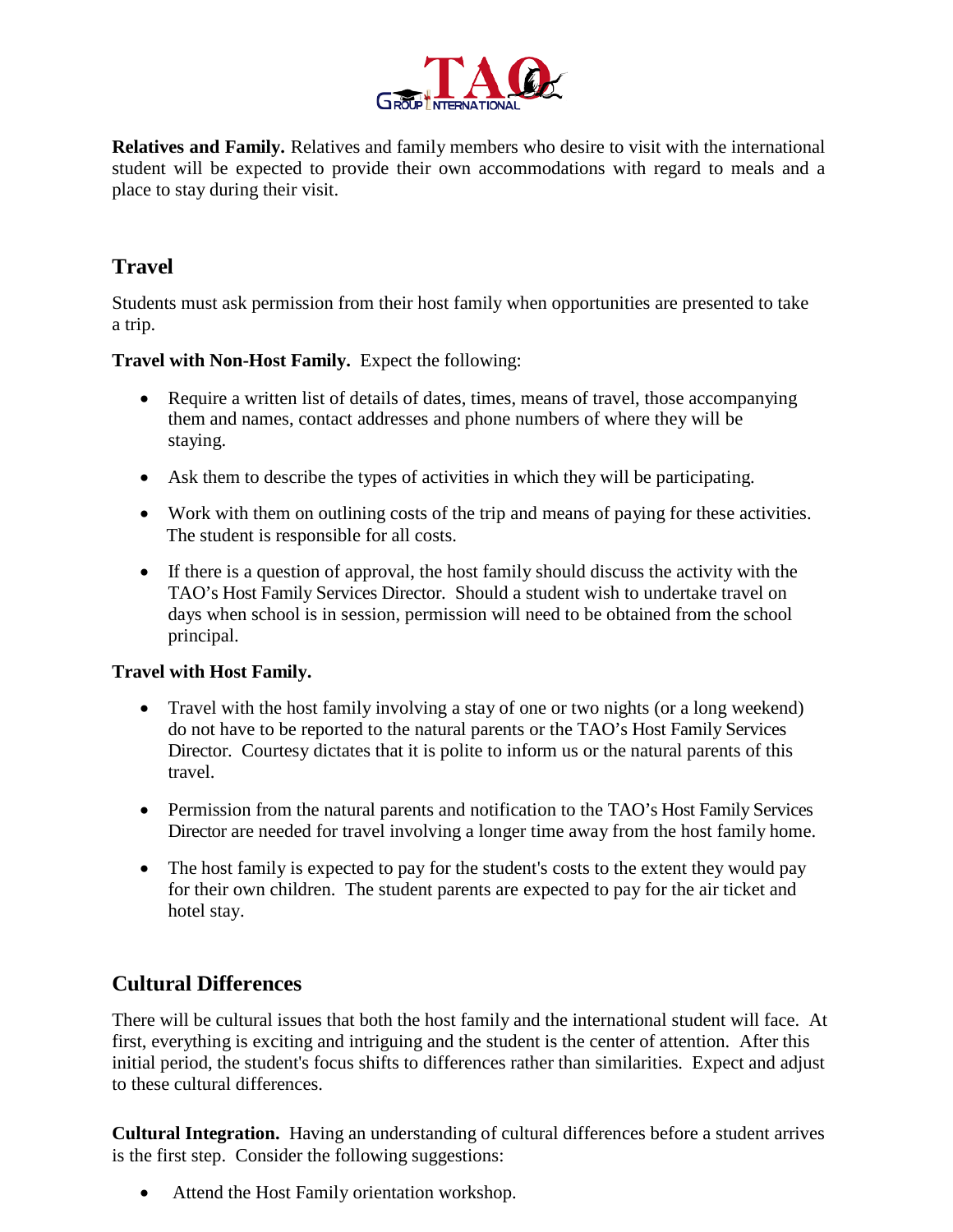

- Do some research on differences in celebrations of holidays; these times are the ones that contribute most to an international student becoming homesick. Students who experience severe cultural shock may want to spend abnormal amounts of times sleeping, staying in their room and/or with students of the same nationality.
- Learn about the culture of your prospective student which will help in overcoming differences of culture.
- Do not give up on ministering love and acceptance, even though differences between the host family culture and the culture of the international student can become irritating. Keep in mind that this is a normal occurrence and can be overcome.

**Cultural Factors.** Host family members and parents of the international student, if possible, should discuss cultural differences and come to some conclusions about adjustments and expectations. Consider developing a list of cultural differences that can be shared with the student to help eliminate frustration. You might consider some of the following for your list:

- **Dress.** Americans dress casual and informal most of the time. Some international students may dress in attire that is considered stylish in their country, but we may consider inappropriate. These students may be unaware that they are being looked at in a negative way, and it would be helpful for you to have that discussion beforehand.
- **Native Language.** International students are required to speak English when they are in your home or at school. It is permissible and appropriate for you to engage them in learning some of their language, but keep in mind that they are here to better their understanding and learning in English.
- **Punctuality.** Being on time is important. However, in some cultures, asking someone to be present at 10:00 may result in their showing up at 10:15 and expecting this to be normal practice.
- **Taboo Subjects.** Subjects such as salary, mortgages and age are considered private. Personal privacy may not be considered important in some cultures, so private papers can be looked at by visitors. Privacy is an important issue to review with international students.
- **Please and thank you.** Everyone likes to hear people say "Thank you." This may be something that the international student is not used to or aware of that can be taught. Also, it may be polite in the country the international student is from to refuse two or three times if someone is offering them something. The student needs to know that it is okay to respond positively the first time, since two or three offers may not be given. This is especially true if they are hungry or thirsty.
- **Greetings.** Be aware that in our culture we frequently greet each other with a handshake or a pat on the back, this may cause unease to a student who is used to greeting with a slight bow and no contact.
- **Modesty.** Different cultures have different ideas about modesty. This issue will most likely arise in clothing styles and in doing laundry.
- **Chores.** As a family member, the international student is expected to share equally in the chores and duties of the home. It is essential that the student come under the authority of the home, just as one's own children would, such as making their bed and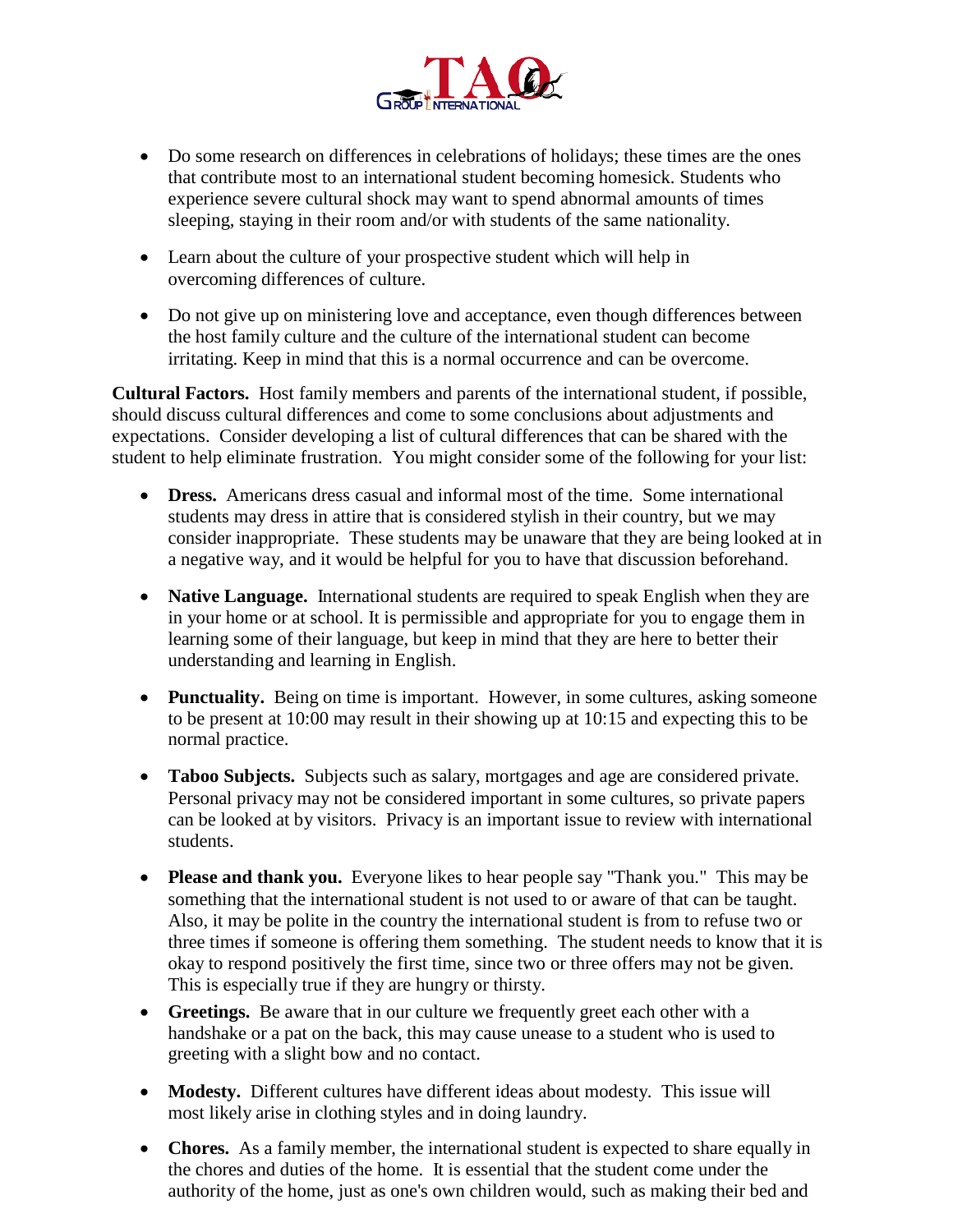

picking up their own things and sharing in other household chores. The host family should explain what is expected relative to the cleanliness of their bedroom, the sharing of facilities, etc. The student may need patient guidance in performing these expected chores.

• **Food.** Food can be one of the most difficult issues for host families. The host family is not under any obligation to prepare special meals for the international student. However, it is a good idea to explore different foods that the international student may be more accustomed to from time to time.

#### **Conflict and Problem Resolution**

Most parents from time to time have conflict with their children. The same is true in caring for an international student. It is inevitable that small problems will arise and most of these challenges are the result of gaps in communication and lack of understanding.

**Communication.** "Frustration ends when communication begins." Good honest communication will solve most of the day-to-day issues that may arise. If, however, either a host parent or an international student feels the need for additional support to solve a conflict, the TAO's Host Family Services Director is available for consultation, support, or mediation 24/7. Situations between international students and other TAO students should be brought to the attention of the principal or the classroom teacher.

**Changing Host Family.** On occasion, issues may arise where an ignored problem grows into a bigger one and, in spite of attempts to work through the problem, it may become necessary to move a student to a different host family home. There can be many reasons this can occur. Typically, a problem-solving approach is taken and time is given for the solution to be tried. On the other hand, under unusual circumstances, the TAO's Host Family Services Director reserves the right to move a student immediately, either at the request of the family or the student. If this happens, you will no longer receive host family monies.

**Sending Students Home.** Significant violations of the standards established by host families and lifestyle violations established by the school may require that an international student be sent home. If this were to be the case, arrangements for the student's departure will be coordinated by

TAO's Host Family Services Director. In the event a student must be sent home, the host family will no longer receive host family monies.

#### **Family Schedules**

The host family needs to share with the international student any family rules and the reasons for these rules. A few minutes of explanation could save a lot of irritation and concern. The student can be provided with a typical schedule as to when meals are served and how schedules differ on the weekend.

The international student is expected to share with the host family where they are going and with whom they are going. In like manner, the host family needs to keep the international student informed as to their schedule of activities.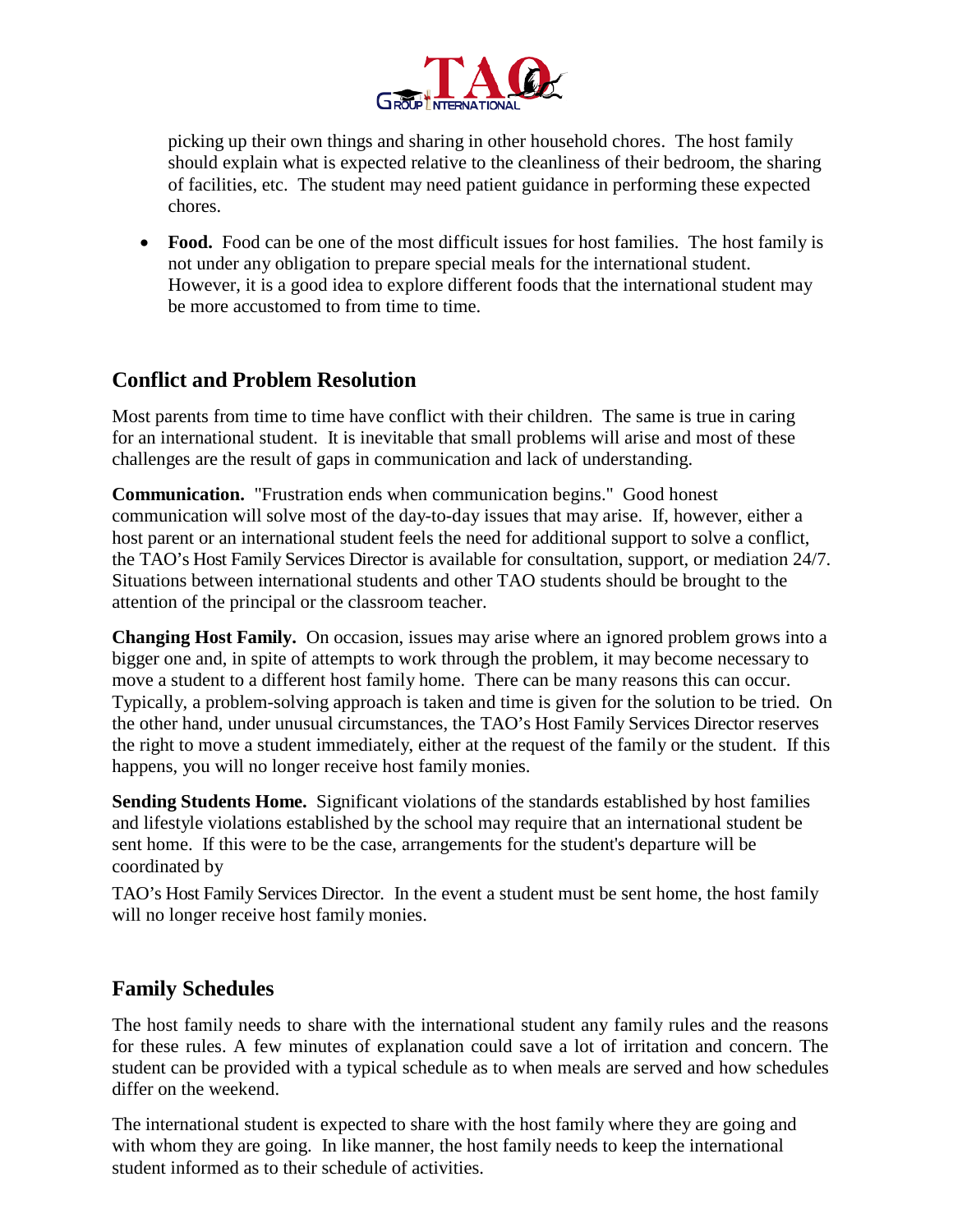

The student is expected to "ask" permission from the host parent as opposed to "tell" the host parent when they wish to go somewhere or do something. Some international students are not accustomed to asking. Encourage the student to follow the rules followed by your children in this regard.

**Study Time.** Some students will need direction in setting aside time for studying and doing their homework. The student should be able to study in a quiet area free from the noise of television, noise, etc. The host family may need to ensure that a study time is established and implemented with distractions kept to a minimum.

**Television, Telephone, and Internet**. Guidelines need to be established for the usage of the telephone, television, music, computers and the internet. Internet access is not a part of the hosting agreement, but it is recommended that internet access be available as students often need it for their studies. Internet use is available in the school computer lab. Students may be accustomed to studying or speaking with friends late into the evening. The host family may need to establish a bedtime deadline on electronics use on school and church nights. If a student does not follow these bedtime guidelines, it may become necessary to remove the student's laptop, cell phone and other electronic devices from his or her room.

Many problems and conflicts can be avoided if these items are addressed at the beginning of the stay.

#### **What are some of the things that may cause problems in the Host Family?**

- Bedroom- too cold; not enough light; too noisy, etc.;
- Food- not what I like or am used to; not enough to eat; meals are too late or too early, etc.;
- Children or other students in the home are too noisy or don't talk to me; children to into my bedroom and use my things without asking, etc.;
- Personality problems a loud voice, using hand gestures or facial expressions I don't understand or appreciate;
- House rules: helping with house chores and meals, doing laundry, calling when I won't be home, eating with my Host family, curfew times, sleepovers etc.

Some of the difficulties in talking about and solving problems are because of language barriers, cultural differences and because the Homestay family is not the real parents. The student may want more independence. Please remember that there are program rules, and each host family will have specific rules and expectations.

#### **How will I know when the student is facing these difficulties?**

- Does not seem to be learning the language of the host country
- Does not talk about new friends or positive activities
- Spends excessive time alone
- Calls home frequently or spends too much time online
- Becomes irritable or has angry outbursts
- Becomes anxious or depressed
- Does not perform well in school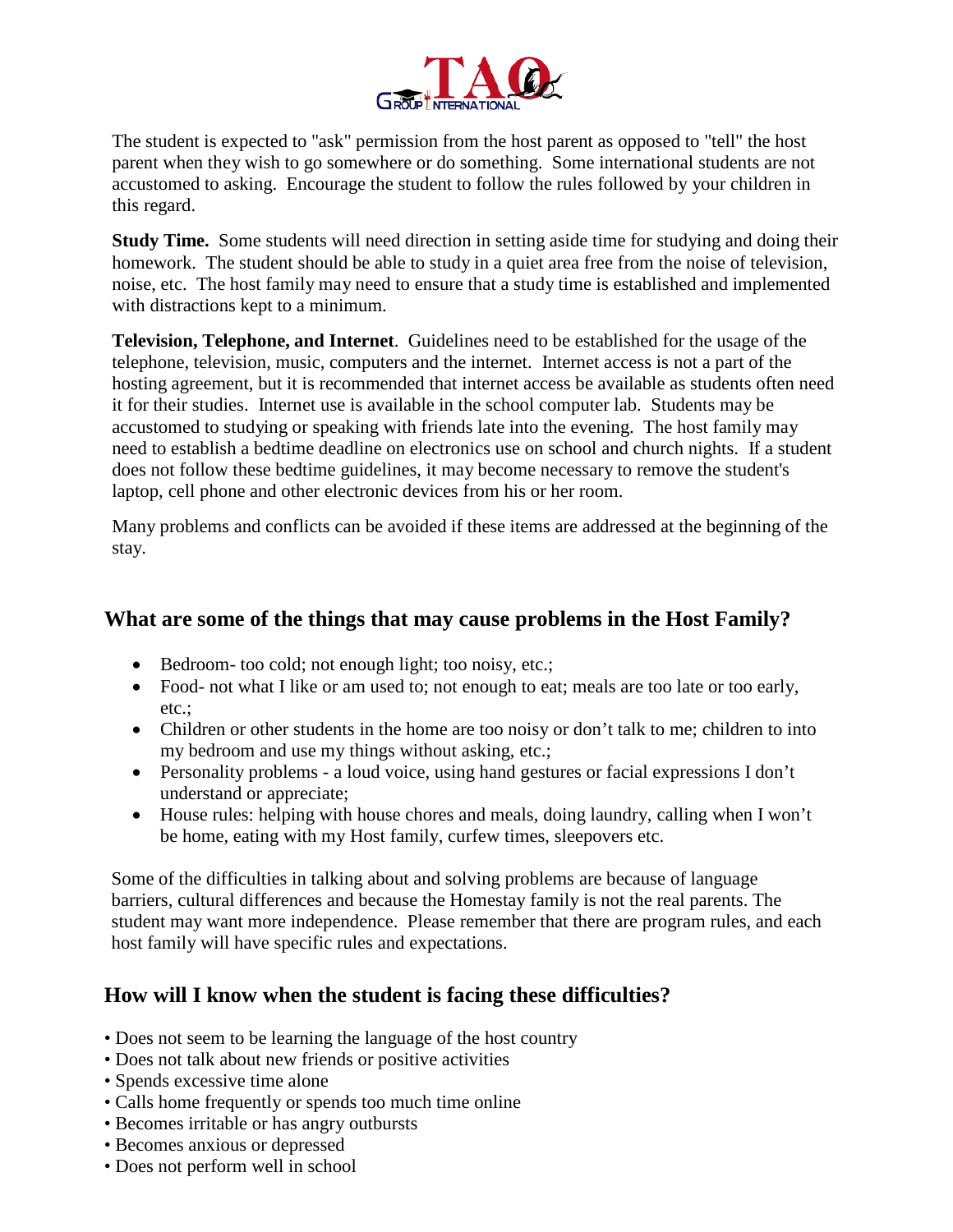

#### **What should I do?**

- Talk to the student about the signs you are seeing.
- Ask open-ended questions, allowing the student to talk freely.
- Help the student find activities to become involved in.
- Offer or help arrange for additional language assistance.
- Encourage the student to talk to the Director of Host Family Services.

• Notify the Director of Host Family Services if the student is encountering any exceptional problems such as illness, significant difficulty adapting to the host family or school, anxieties about family matters, or serious homesickness.

#### **The Director of Host Family Services at TAO will help the student and family to….**

- work together to solve problems
- be willing to deal with the problems
- be willing to move beyond someone winning and someone losing
- collaborate so that all people feel like winners
- learn to trust
- create a plan to work together for a solution
- live up to each side of the agreement

#### **Student Questions**

Most students coming to stay in an American home for the very first time will have a number of questions. Although answers to some of these questions have already been provided, actually compiling a written response to the questions listed below will help clarify expectations and boundaries and provide for a smooth transition to a host family home.

- What do I call you? Mom, Dad or first name?
- Do I have to make my bed and clean my room every day?
- What other jobs and chores should I do around the house?
- Should I be responsible for washing my own clothes?
- Where should I keep my bathroom toilet accessories?
- What time is my curfew if I go out?
- What time do we eat, and what is expected of me at mealtimes?
- May I help myself to food and drink in moderation at any time or must I ask first?
- What areas are strictly private and I should not get into?
- May I put up pictures, posters, etc. in my bedroom?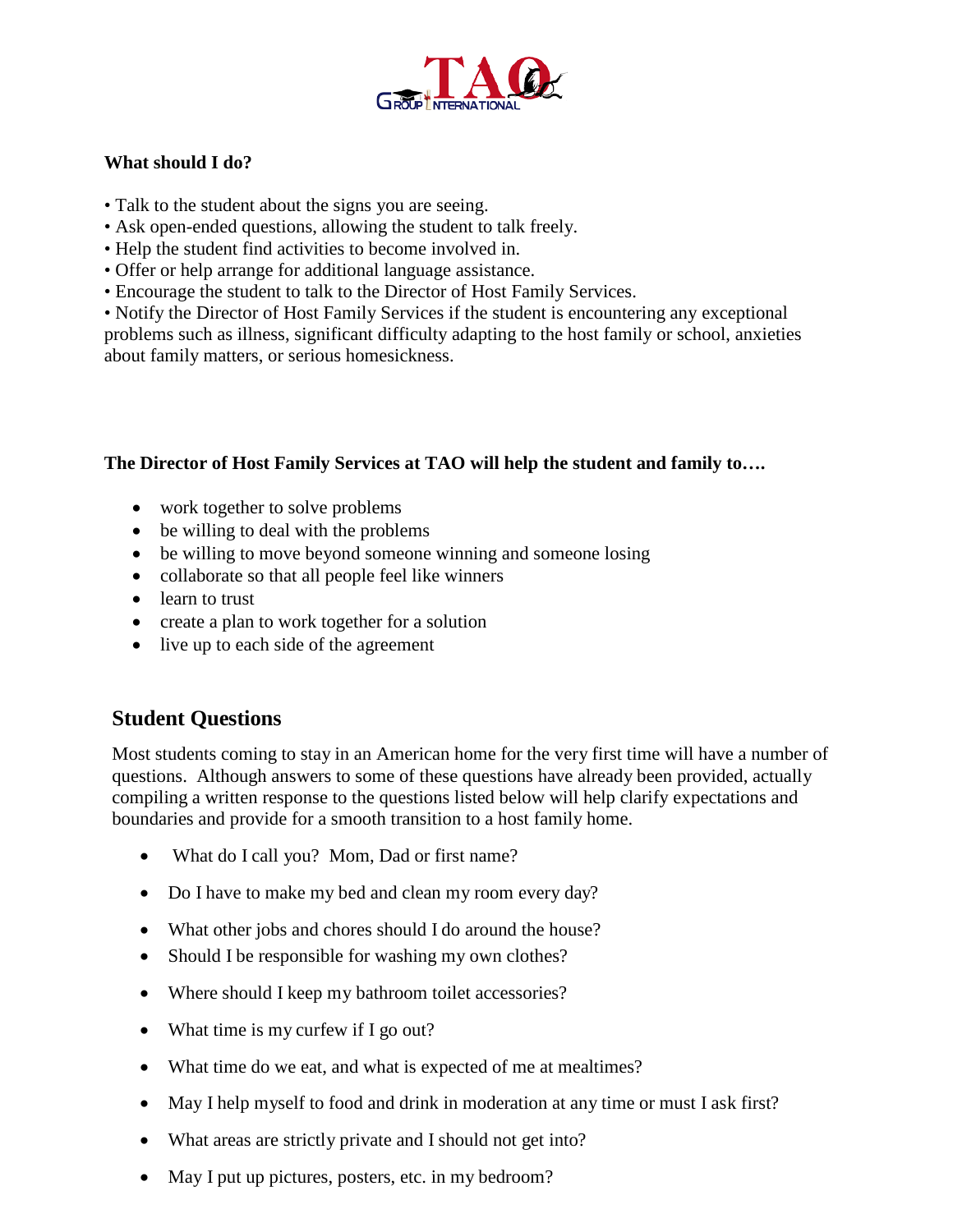

- Where can I store my suitcase?
- What time is bedtime during the weekday and on weekends?
- What time must I get up on weekday mornings?
- When is the best time for me to use the bathroom on weekday mornings?
- Can I have friends stay overnight?
- What are the rules about local phone calls?
- May my friends phone me?
- What are the rules for internet use?
- What is the procedure for sending a letter?
- Do family members have any dislikes or hates, e.g., chewing gum, music, lack of punctuality, being interrupted while reading or watching a show.
- What are your policies for using any electronic devices?

#### **Guidelines**

The following guidelines have been established to direct decisions made on behalf of international students.

General Requirement. International students placed with host families must agree to abide by the guidelines established by the host family and accept responsibility for adhering to these guidelines.

Students must follow agreed-upon conditions regarding curfew, dating, and any household policies and chores for which they are assigned. Guests may be invited to the host family's home once permission is obtained.

This guideline pertains to the expectations that students will adopt and comply with the host family customs, rules and expectations. This will require patience, hard work, understanding and good communication between both parties.

Host families making commitments to host an international student are agreeing to treat the international student as they would one of their own children. Firm guidance and discipline may be necessary at times, just as encouraging words and expressions of love and acceptance are appropriate at other times. Host parents may need to consider certain of the student's cultures and customs in expectation that the student will comply with the family's cultures and customs.

**Spiritual Opportunities.** International students are encouraged to attend church and youth activities with the host family. The host family is crucial in the spiritual development of the international student. It is best for them to attend worship together so that the host parents can feel comfortable engaging in spiritual discussions and topics that may arise from sermons or daily activities.

**Academic expectations.** We expect that you will take an active role in the student's life much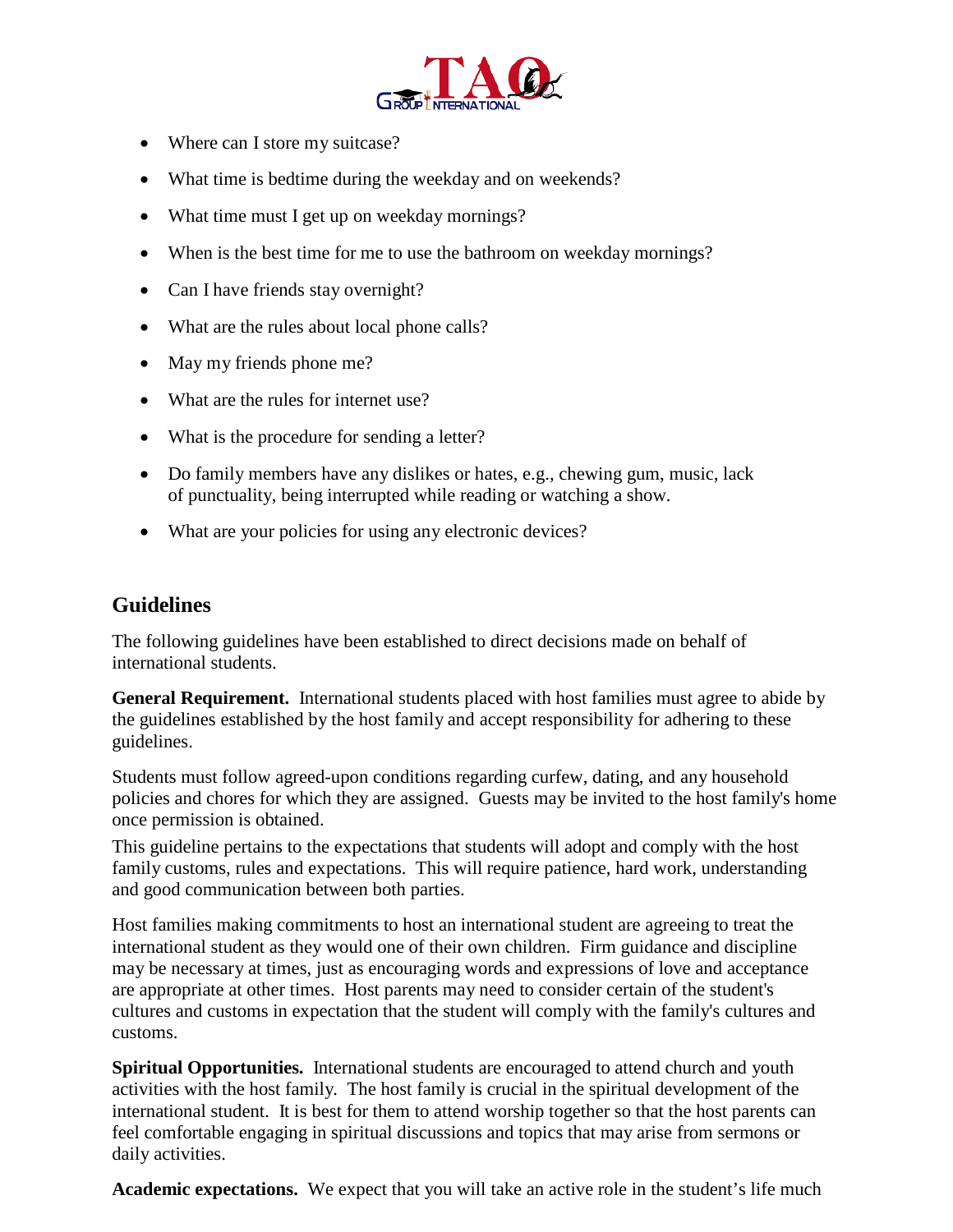

as you would your own child. Please act as a resource and support for homework as questions arise. However, if the student requires additional support beyond what you feel you are able to provide, please contact the Director of Host Family Services about alternative options for help. This includes attending parent teacher conferences and other teacher meetings regarding the student's educational success.

**Driving.** International students under the age of eighteen may not drive motor vehicles except within the context of a formal Driver's Training program. At the end of the program, a student may not drive unless he or she is over the age of eighteen. International students are not allowed to be passengers on motorcycles, motor bikes, or scooters.

Only those students over the age of eighteen may purchase or own a motor vehicle. The title of the motor vehicle must be in the student's name or the parent's name but **may not be** in the host parent's name. A student who is eligible to drive must provide a copy of his or her driver's license, proof of insurance, and a copy of the motor vehicle title to the TAO's Host Family Services Director.

**Independent Travel.** International students may not travel independently while school is in session without the written permission of the school. Any travel that a student undertakes should only occur during school vacation times. If students plan to travel during vacation times they must have the written permission of their natural parents unless the students are traveling with their host family. Students may not take vacations alone or with other students. They may travel alone but the destination must be to stay with an adult who is responsible for the student.

**End of Program.** Host family members will not be responsible for students after a two-week period following the end of school. By this time, host families have fulfilled their contractual obligations to the international student. If host families decide to keep the international students during the summer months, then a separate agreement will be made between the host family and the international student's natural family.

#### **When you have a problem in Host Family Services**

You must talk to the Director of Host Family Services who will help you work on the problem. You may tell the Director of Host Family Services some personal things, as these will be kept confidential. Sometimes students ask that we do not tell the Host family about the problem because the student is embarrassed to let them know about the problem. The Director of Host Family Services understands that this information is sensitive and personal, and it is our policy to respect that. It is also very important that we speak openly and respectfully to each other so that the problem can be solved.

#### **The Director of Host Family Services may:**

- Talk with you over the phone.
- Communicate by e-mail
- Meet you at the school
- 
- Visit you and your Homestay family.<br>• Please remember that there is a solution to every problem.